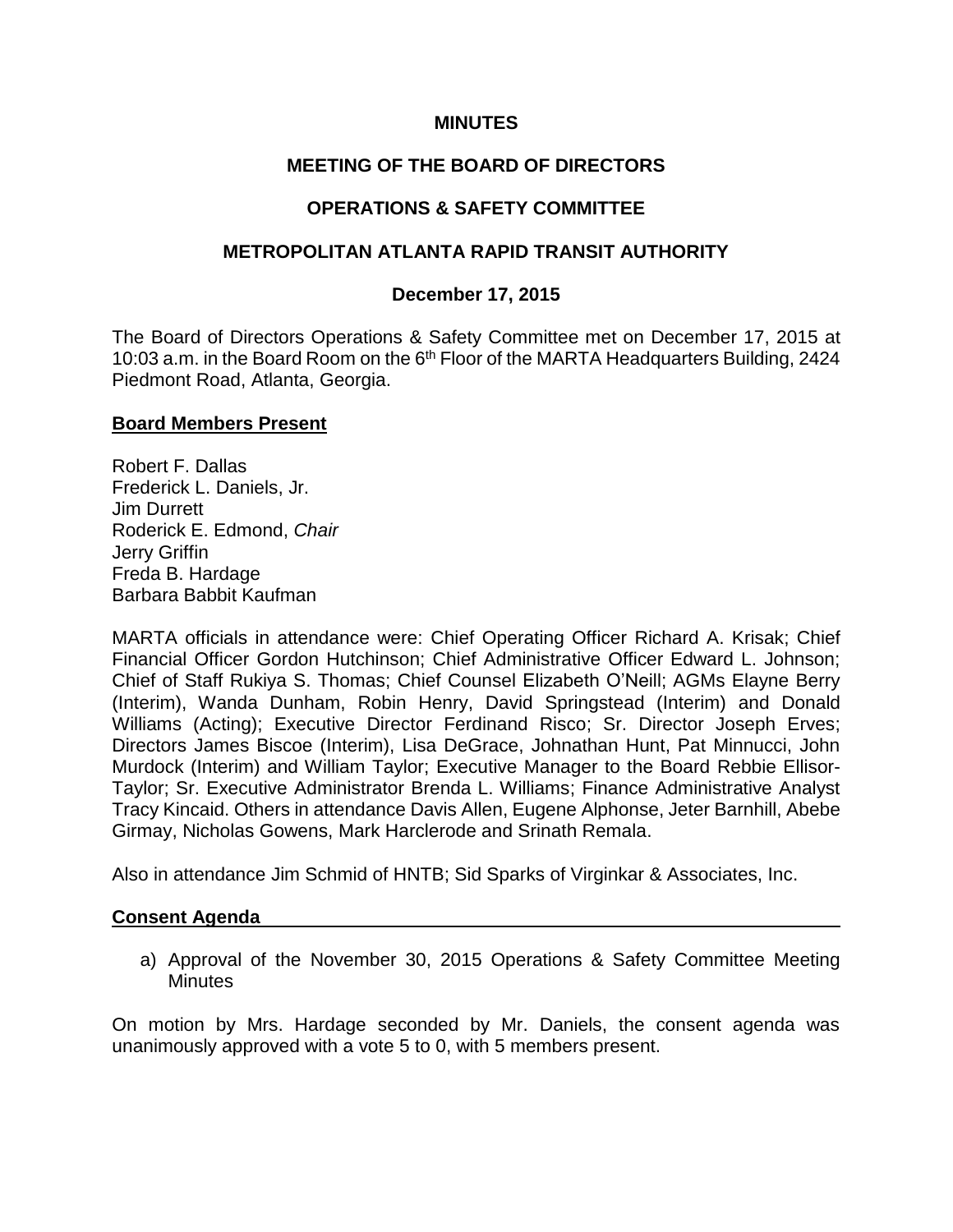# **Individual Agenda**

# **Resolution Authorizing Award of a Contract for the Procurement of Non-Revenue Police Replacement Vehicles, RFP P36662**

Mr. Taylor presented this resolution for Board of Directors' approval authorizing the General Manager/CEO or his delegate to award a contract for the procurement of Non-Revenue Police Replacement Vehicles, RFP P36662 to Wade Ford, Inc. a State of Georgia vendor under the Statewide Contract #99999-SPDES40199409-003 expiration date August 31, 2016, in the amount of \$541,686. The contract will provide MARTA Police with a total of twenty-three (23) new replacement vehicles to include twenty-two (22) 2016 Ford Taurus Pursuit Sedans and one (1) 2016 Ford Explorer Pursuit Utility Vehicle.

Mr. Daniels asked why was DBE goal not assigned on this contract.

Mr. Risco said the recommended vendor is a minority-owned business, but the owner's personal net worth does not meet the DBE qualifications.

Dr. Edmond said these programs were designed because certain groups were being shut out. MARTA still needs to hold this vendor to the same standards as they would any other.

Mr. Risco said MARTA will continue to push to ensure its DBE standards are satisfied.

Mr. Daniels said MARTA initially had a contract for Ford Crown Victoria vehicles.

Mr. Taylor said the Authority moved to the Ford Taurus after the Ford Crown Victoria was discontinued.

Mr. Griffin said the Georgia State Patrol drive Dodge vehicles, maybe there is a Statewide Contract for those. He asked if the recommended vendor is the only State of Georgia vendor that provides Ford vehicles.

Mr. Taylor said yes, for the cars that MARTA selected. He added that MARTA had performance issues with Dodge.

Mr. Griffin asked when did MARTA make the decision to go with Ford.

Mr. Taylor said that was decided between 2012-2013.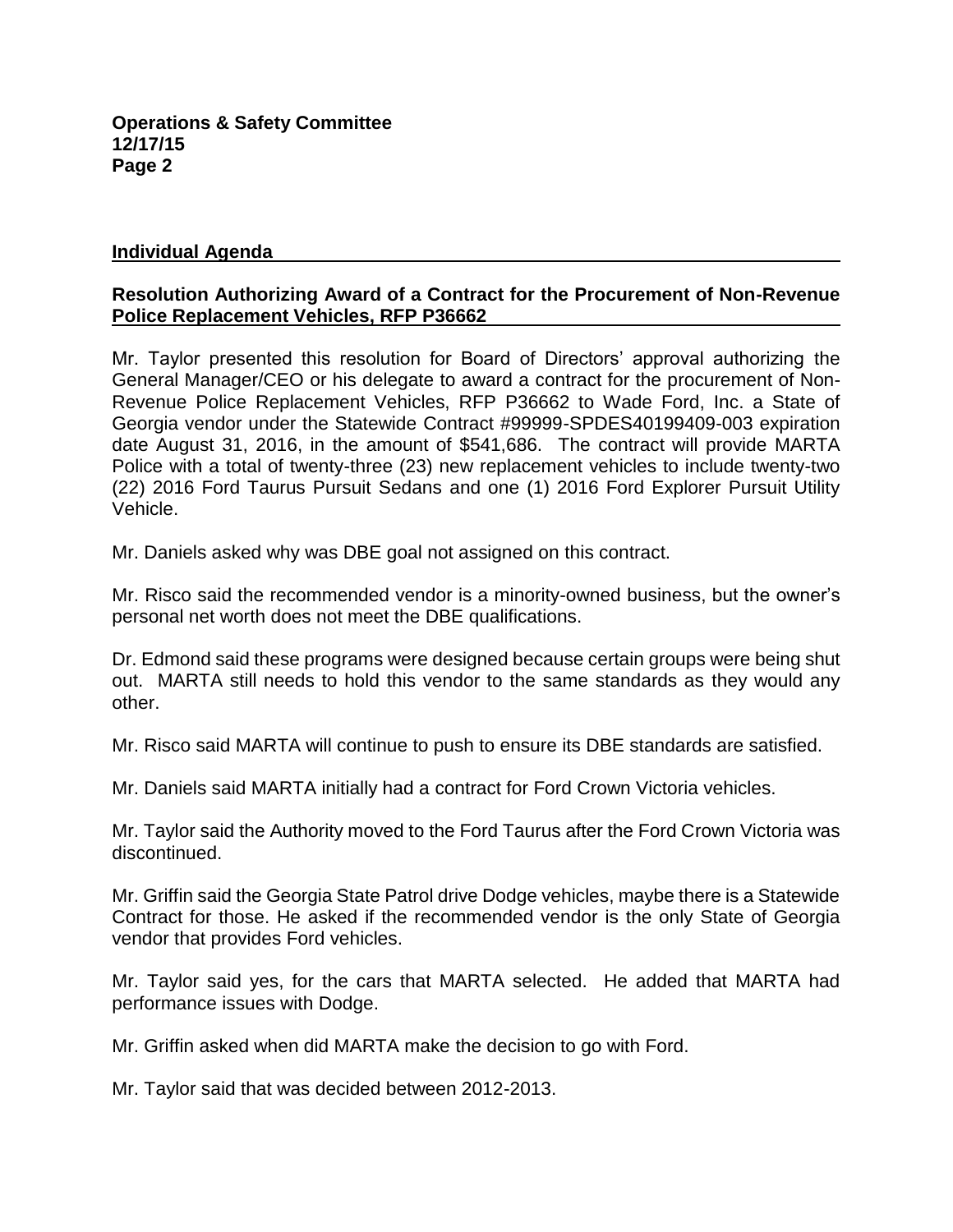On motion by Mr. Daniels seconded by Mr. Durrett, the resolution was unanimously approved by a vote of 7 to 0, with 7 members present.

# **Resolution Authorizing Rejection of the Single Bid Received for Hamilton Facility Renovations, CP B28228**

Mr. Minnucci presented this resolution for Board of Directors' approval authorizing the General Manager/CEO or his delegate to reject the single bid received for Hamilton Facility Renovations, Contract Proposal Number CP B28228.

Dr. Edmond said eight Prime Contractors were interested, yet only one responded to the bid. He asked what can MARTA do to understand why that happened.

Mr. Minnucci said Contracts & Procurement conducted phone interviews in an attempt to answer that question. MARTA does recognize that this was a very large, complicated process, requiring major interior renovations and new construction. The contract specifications were very detailed and comprehensive.

Mr. Dallas asked how many acres are involved.

Mr. Minnucci said 32 acres.

Mr. Dallas asked if it would be less expensive to tear it down and build a new facility.

Mr. Minnucci said that would not be practicable. The Authority now plans to take the project in parts – construction of the CNG compressor station will be the first contract.

Mr. Dallas said demolition and reconstruction is sometimes cheaper.

Mr. Daniels said breaking up the project may increase the total dollar amount of the project. He asked what is timeframe for completion.

Mr. Minnucci said approximately seven years.

Mr. Krisak added that MARTA is looking at other alternatives, such as tearing down the facility and/or relocating it.

On motion by Mr. Durrett seconded by Mr. Griffin, the resolution was unanimously approved by a vote of 7 to 0, with 7 members present.